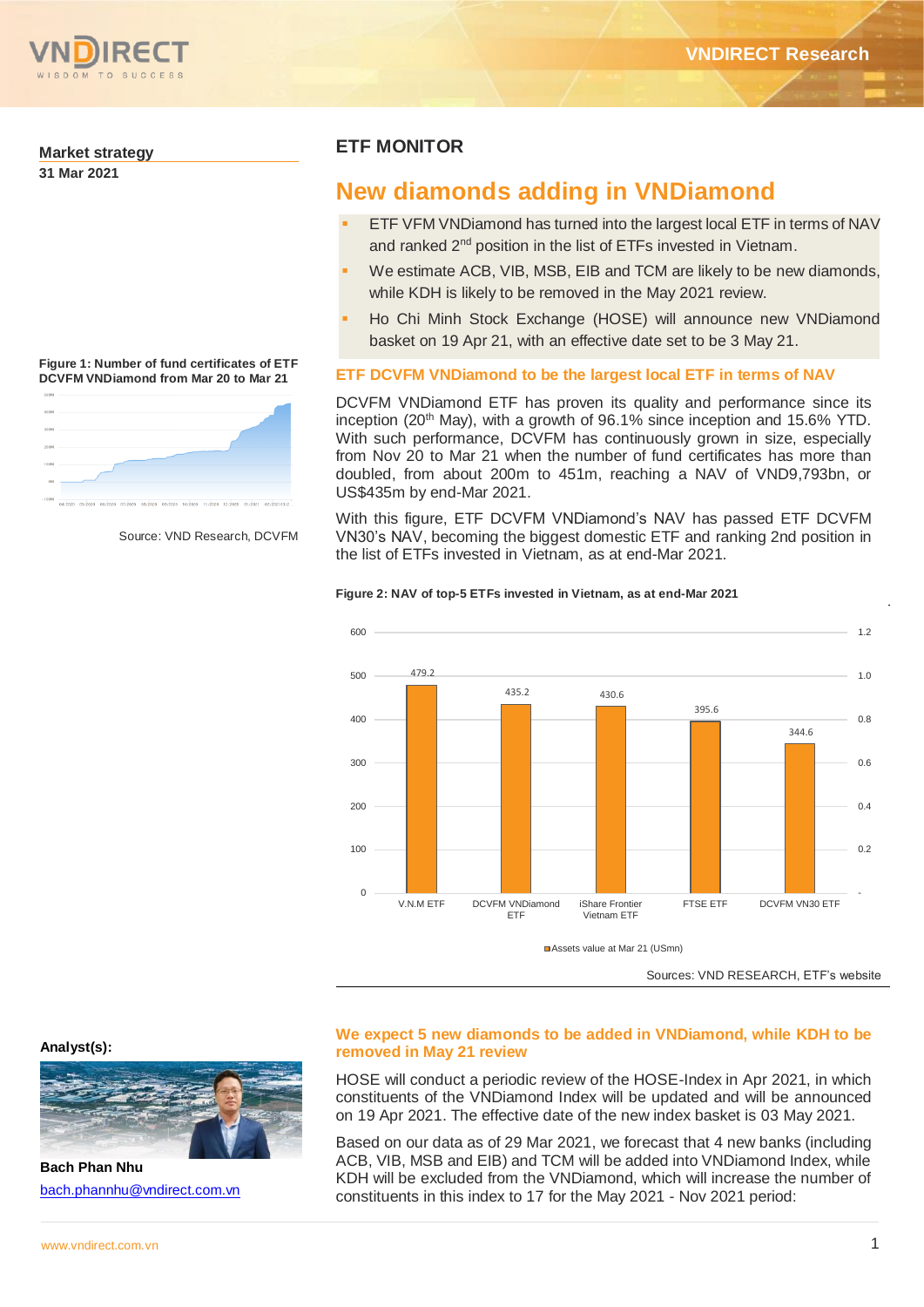

- For ACB, VIB, MSB inclusion: these are non-constituents of VNAllshare because they do not meet the requirement of listing times (6 months on HOSE), yet they meet the special requirements to be included into VNDiamond in this review, including 1) trading more than 20 days on HOSE, 2) average market capitalization larger than VND5,000bn, 3) daily trading value larger than VND15bn and 4) average 12-month foreign ownership ratio (FOR) larger than 95%.
- For EIB and TCM inclusion: these are VNAllshare's constituents and meet the VNDiamond requirements, including 1) market capitalization larger than VND2,000bn, 2) daily trading value larger than VND5bn and 3) foreign ownership ratio (FOR) larger than 95%.
- For KDH exclusion: FOR of KDH was 83.1%, lower than the FOL requirement level which is at least 90% or higher to stay in the VNDiamond Index.

## **Figure 3: Foreign ownership ratio of KDH from Mar 20 to Mar 21 (%)**



We forecast that ETF DCVFM VNDiamond will buy 15.6m ACB shares, 10.4m EIB shares, 9.6m MSB shares, 7.3m VIB shares and 1.7m TCM shares in this review to match the inclusion of these 5 stocks into VNDiamond index. On the other side, DCVFM will sell around 18.8m KDH shares in this review to apply this change of index constituents.

Besides, ETF DCVFM VNDiamond will also conduct buy/sell actions to rebalance its portfolio, under which MBB and VPB stock has the largest number of shares sold by DCVFM (18.5m shares of MBB and 10m shares of VPB) while REE has the largest number of shares bought by DCVFM (3.9m shares).





*The FOR ratio is calculated by the percentage of shares owned by foreigner investors / Foreigner ownership limit (%).*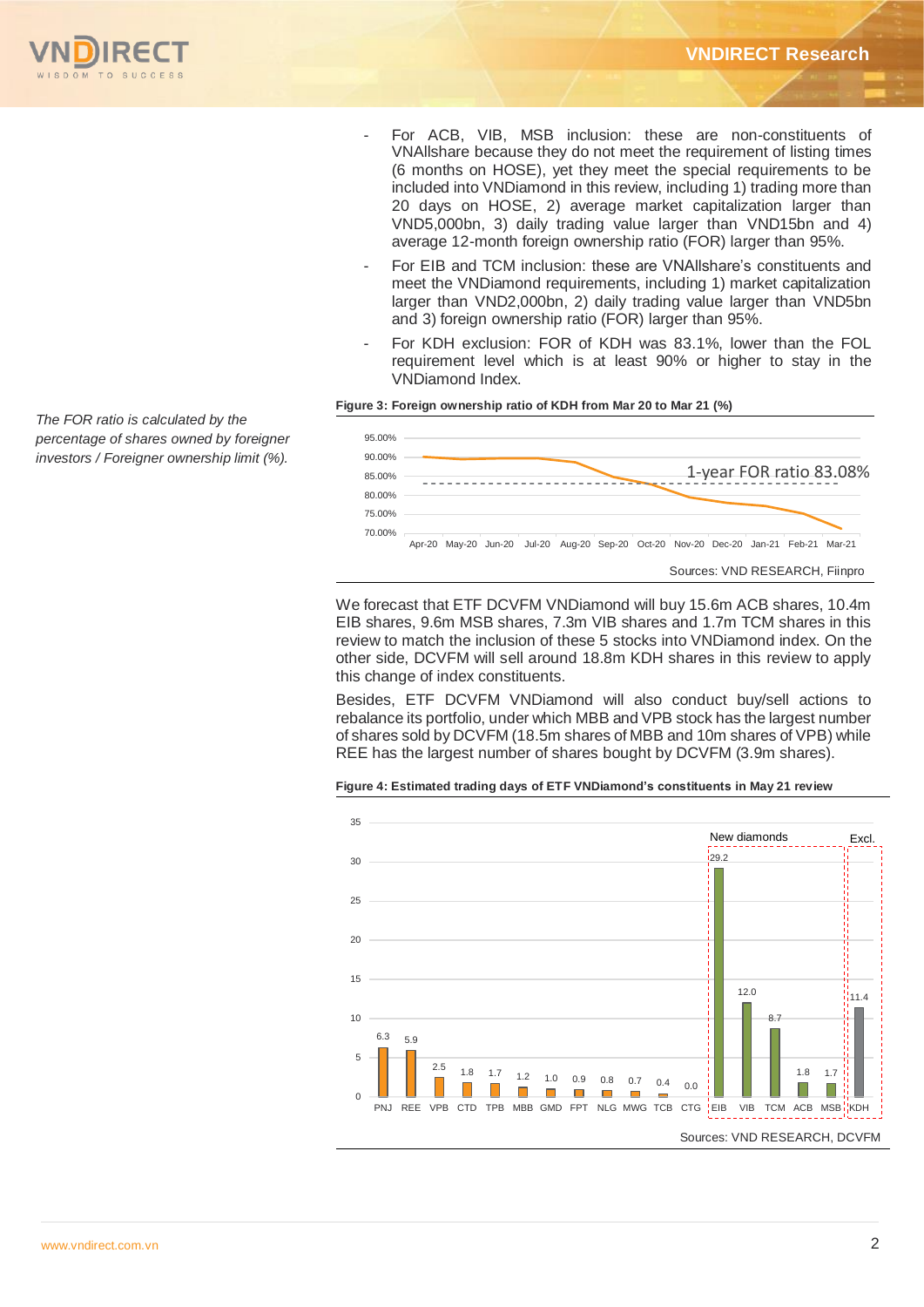

# **Figure 5: New DCVFM VNDiamond portfolio based on our estimation (data as at 29 Mar 2021)**

| <b>Stock</b> | <b>Current weight</b><br>(29/03/21) | New weight<br>(Estimate) | Net buy / sell<br>value (VNDbn) | Net buy / sell<br>volume (shares) | <b>Median trading volume</b><br>(Mar 21 - Shares) | <b>Estimated</b><br>trading days Note |  |
|--------------|-------------------------------------|--------------------------|---------------------------------|-----------------------------------|---------------------------------------------------|---------------------------------------|--|
| FPT          | 16.47%                              | 15.00%                   | $-143.8$                        | $-1,853,223$                      | 2,084,800                                         | 0.89                                  |  |
| <b>MWG</b>   | 14.46%                              | 15.00%                   | 52.8                            | 406,058                           | 625,000                                           | 0.65                                  |  |
| <b>PNJ</b>   | 8.59%                               | 10.50%                   | 186.7                           | 2,195,996                         | 347,500                                           | 6.32                                  |  |
| TCB          | 10.79%                              | 8.91%                    | $-184.3$                        | $-4,660,220$                      | 10,554,500                                        | 0.44                                  |  |
| <b>VPB</b>   | 11.92%                              | 7.36%                    | $-446.2$                        | $-10,027,025$                     | 3,984,700                                         | 2.52                                  |  |
| <b>REE</b>   | 4.12%                               | 6.34%                    | 217.0                           | 3,996,076                         | 672,400                                           | 5.94                                  |  |
| <b>GMD</b>   | 4.67%                               | 5.40%                    | 71.7                            | 2,173,012                         | 2,298,300                                         | 0.95                                  |  |
| <b>ACB</b>   | 0.00%                               | 5.28%                    | 516.3                           | 15,643,906                        | 8,819,900                                         | 1.77 New diamond                      |  |
| <b>CTG</b>   | 4.85%                               | 4.85%                    | 0.3                             | 7,337                             | 10,315,800                                        | 0.00                                  |  |
| <b>MBB</b>   | 10.13%                              | 4.78%                    | $-523.9$                        | $-18,544,412$                     | 15,628,700                                        | 1.19                                  |  |
| <b>NLG</b>   | 2.99%                               | 3.36%                    | 36.1                            | 1,037,335                         | 1,344,100                                         | 0.77                                  |  |
| <b>VIB</b>   | 0.00%                               | 3.28%                    | 320.9                           | 7,301,078                         | 609,600                                           | 11.98 New diamond                     |  |
| <b>CTD</b>   | 1.49%                               | 2.49%                    | 98.2                            | 1,336,344                         | 727,400                                           | 1.84                                  |  |
| <b>MSB</b>   | 0.00%                               | 2.14%                    | 209.2                           | 9,660,995                         | 5,598,100                                         | 1.73 New diamond                      |  |
| <b>EIB</b>   | 0.00%                               | 2.01%                    | 196.2                           | 10,378,262                        | 355,500                                           | 29.19 New diamond                     |  |
| <b>TCM</b>   | 0.00%                               | 1.91%                    | 186.7                           | 1,744,483                         | 201,200                                           | 8.67 New diamond                      |  |
| <b>TPB</b>   | 3.60%                               | 1.41%                    | $-214.4$                        | $-7,822,830$                      | 4,699,200                                         | 1.66                                  |  |
| <b>KDH</b>   | 5.84%                               | 0.00%                    | $-571.3$                        | $-18,793,658$                     | 1,651,900                                         | 11.38 To be excluded                  |  |
|              |                                     |                          |                                 |                                   | Sources: VNDIRECT RESEARCH, DCVFM, Fiinpro        |                                       |  |